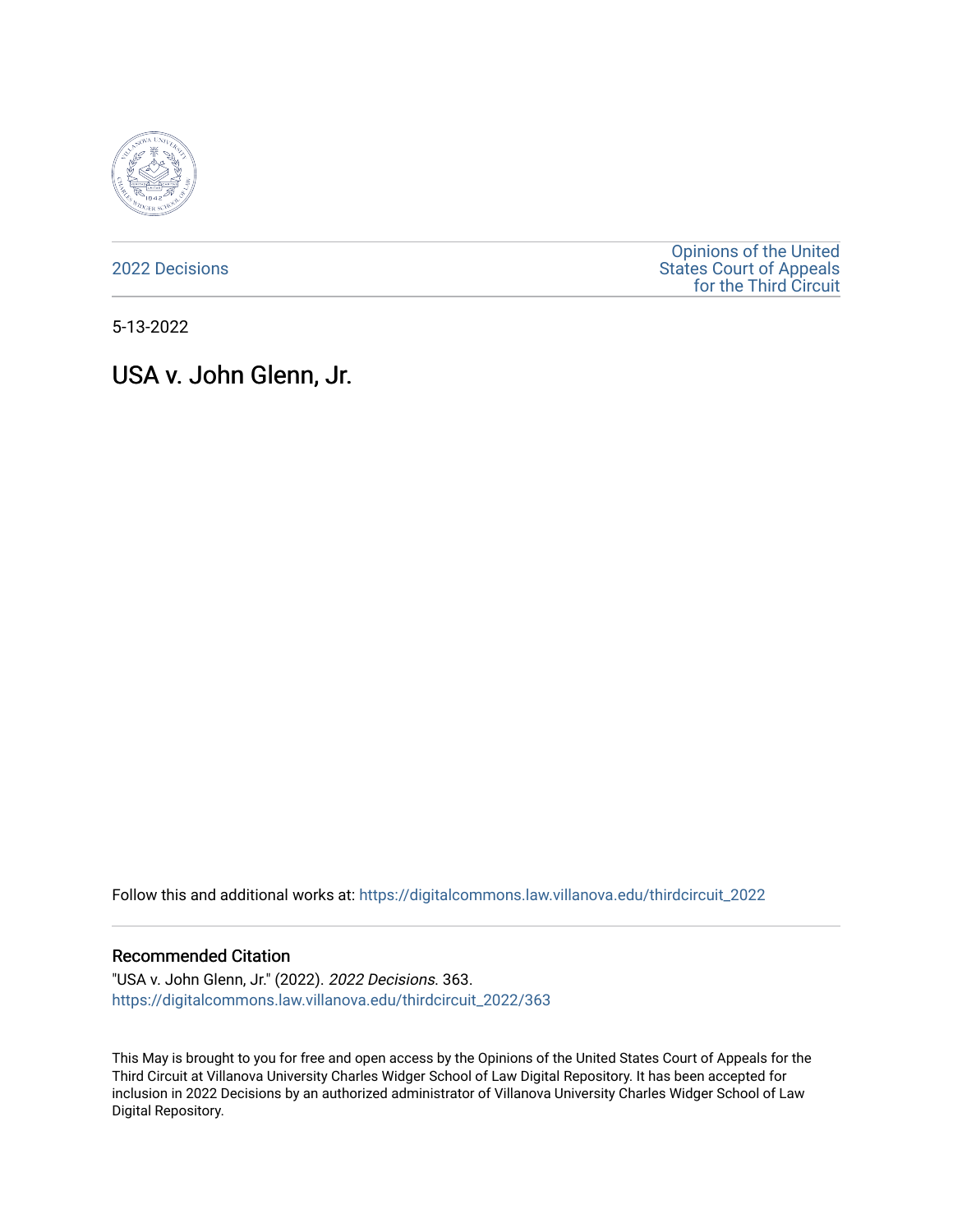### CLD-145 **NOT PRECEDENTIAL**

## UNITED STATES COURT OF APPEALS FOR THE THIRD CIRCUIT

 $\frac{1}{2}$ 

No. 21-2585  $\frac{1}{2}$ 

## UNITED STATES OF AMERICA

v.

JOHN D. GLENN, JR., Appellant

On Appeal from the United States District Court for the Eastern District of Pennsylvania (D.C. Crim. Action No. 2:15-cr-00099-001) District Judge: Honorable Joel H. Slomsky

 $\mathcal{L}_\text{max}$  , where  $\mathcal{L}_\text{max}$  is the set of  $\mathcal{L}_\text{max}$ 

\_\_\_\_\_\_\_\_\_\_\_\_\_\_\_\_\_\_\_\_\_\_\_\_\_\_\_\_\_\_\_\_\_\_\_\_

Submitted on Appellee's Motion for Summary Action Pursuant to Third Circuit LAR 27.4 and I.O.P. 10.6 May 5, 2022

Before: AMBRO, SHWARTZ and BIBAS, Circuit Judges

(Opinion filed: May 13, 2022)  $\overline{\phantom{a}}$ 

> OPINION\*  $\frac{1}{2}$

<sup>\*</sup> This disposition is not an opinion of the full Court and pursuant to I.O.P. 5.7 does not constitute binding precedent.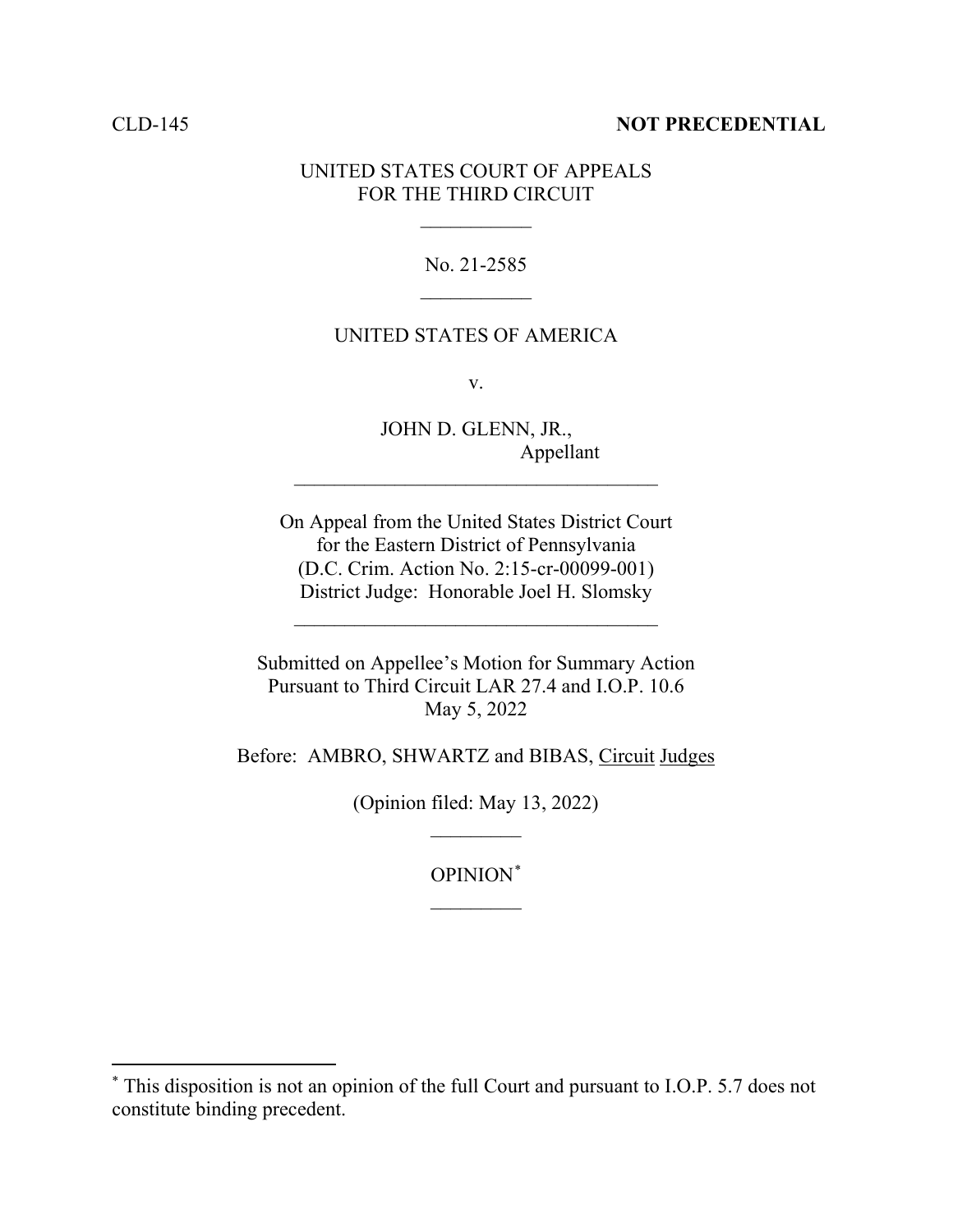#### PER CURIAM

John Glenn, Jr., appeals pro se from an order of the United States District Court for the Eastern District of Pennsylvania denying his motions for compassionate release pursuant to 18 U.S.C.  $\S 3582(c)(1)(A)$ . The Government has filed a motion for summary affirmance. For the following reasons, we will grant the motion and summarily affirm the District Court's order.

Glenn is currently serving a term of 168 months of imprisonment following his conviction for bank fraud offenses. See United States v. Glenn, 846 F. App'x 110, 112 (3d Cir. 2021) (not precedential) (affirming denial of motion for a new trial). In March and April 2021, Glenn filed pro se motions for compassionate release pursuant to § 3582(c)(1)(A)(i), based on his fear of exposure to COVID-19 in prison. (ECF 325, 326, 330.) The Government opposed the motions. (ECF 331.) The District Court denied Glenn's motions, holding that, even if Glenn's diabetes presented an extraordinary and compelling reason for release, the factors under 18 U.S.C. § 3553(a) did not support relief. (ECF 339 & 340.) Glenn appealed. (ECF 341.) The Government has filed a motion for summary affirmance, (Doc. 15), which Glenn opposes. (Doc. 16.)

We have jurisdiction under 28 U.S.C. § 1291. We review the District Court's order for abuse of discretion. See United States v. Andrews, 12 F.4th 255, 259 (3d Cir. 2021). "[W]e will not disturb the District Court's decision unless there is a definite and firm conviction that it committed a clear error of judgment in the conclusion it reached." United States v. Pawlowski, 967 F.3d 327, 330 (3d Cir. 2020) (quotation marks and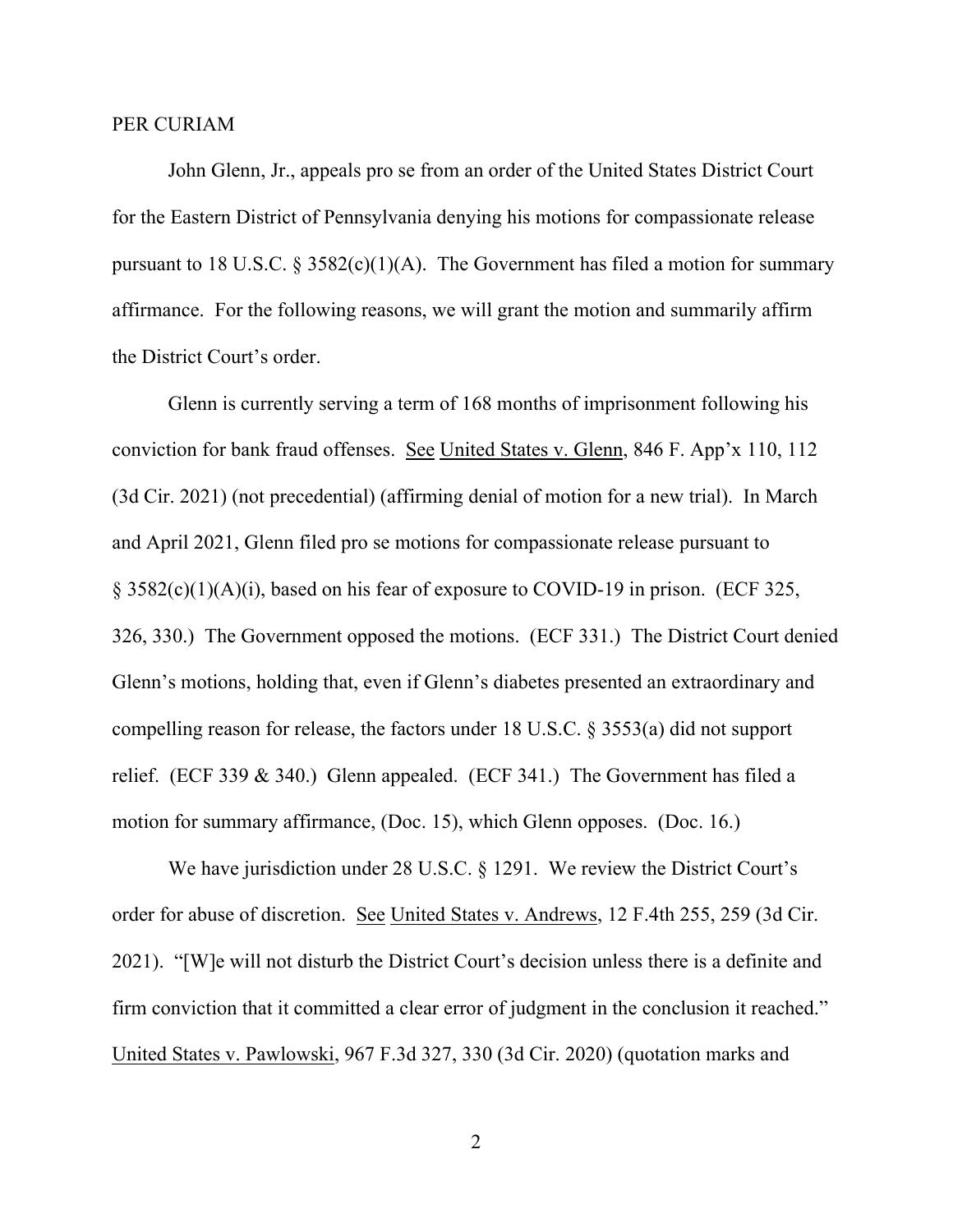citation omitted). We may summarily affirm if the appeal presents no substantial question. See 3d Cir. L.A.R. 27.4; 3d Cir. I.O.P. 10.6.

A district court may grant compassionate release if it finds that (1) "extraordinary and compelling reasons" warrant a reduction, (2) the applicable  $\S 3553(a)$  factors do not counsel against a reduction, and (3) a reduction would be "consistent with applicable policy statements issued by the Sentencing Commission." 18 U.S.C.  $\S 3582(c)(1)(A);$ see Pawlowski, 967 F.3d at 329 & n.6. We see no reason to disturb the District Court's conclusion that a balancing of the applicable  $\S$  3553(a) factors warranted denying Glenn's motion for compassionate release.

Glenn engaged in fraudulent conduct for decades and committed the underlying offense while on supervised release from a prior fraud conviction. (ECF 339, at 15-16.) Thus, "[g]iven the nature and circumstances of the underlying offenses," the District Court concluded that "there is no assurance that he would abstain from criminal activity if he were released." (Id. at 16.) In addition, the District Court reasonably considered that Glenn had served less than one-half of his 168-month sentence and that the magnitude of his crimes (defrauding mortgage companies of more than \$1 million) warranted the sentence he received. See Pawlowski, 967 F.3d at 331 (indicating that the time remaining on the prisoner's sentence is a relevant consideration in determining whether the § 3553(a) factors support a grant of compassionate release). Moreover, the District Court properly rejected Glenn's contention that his incarceration is not necessary to protect the public, noting, in part, his extensive fraud history. (ECF 339, at 16.) Finally, the District Court cited the sentencing court's decision to impose an upward

3